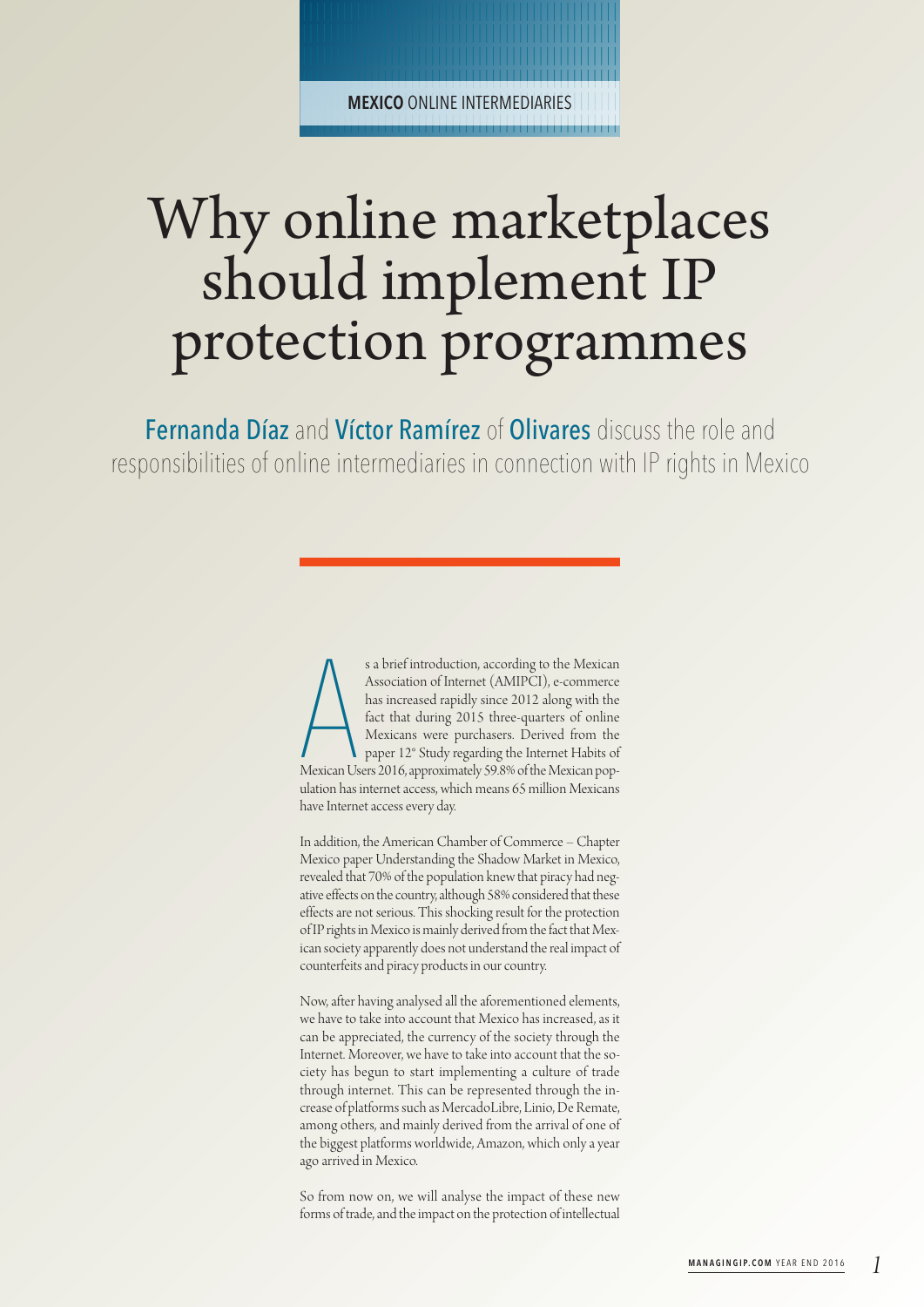

## **Fernanda Díaz**

Fernanda is an Anti-Counterfeit/Piracy specialist, mainly working in administrative, criminal and civil procedures in Mexico. Her practice includes protecting non-traditional media and filing domain name actions at the Arbitration and Media Center of the World Intellectual Property Organization (WIPO), as well as all online actions against counterfeits.



**Víctor Ramírez**

Victor joined the firm in 1999 and has a postgraduate major in IP law from the Pan-American University in Mexico City as well as a certificate from the IP Summer Institute at the Franklin Pierce Law Centre.

Victor has been working in trade mark related matters throughout his career and has a specialist focus in developing anti-counterfeiting and anti-piracy strategies to protect and enforce the intellectual property rights of leading companies in a variety of industries -including high-tech electronics and software- through both administrative and criminal venues, as well as on the respective appeal proceedings before the Courts of Law.

property rights, not only regarding the right holders but the society.

First of all, we should define that this paper will be based mainly on the online marketplaces, and the impact on the trade in Mexico, their liability in the trade related with the Intellectual Property rights, and the increase of counterfeit products. Because of this, we will define the online marketplaces as platforms that offer as intermediaries the opportunity to businesses or to persons to offer in sale and to purchase several products through the Internet.

Now, we have to remark that derived from this form of trade through the Internet, not only has the trade increased in the world, and the possibility to acquire products that before were beyond the possibilities of the society, at the time we can have them in acouple of days in our offices.

Derived from the above, right holders have been affected because of the increase of the trade of counterfeit and piracy products through the world. But the intermediaries also have been facing a great problem based on the fact that they have to deal with suppliers, customers and sub-intermediaries. Furthermore, society has been affected directly due to the acquisition of products that apparently are authentic, but as soon as they arrive can be seen to be counterfeits, or worse cases where the buyers never realized that the products are not authentic.

Derived from the above, and mainly due to the increase of the users, sellers and buyers through this online marketplaces, we have to establish the roles and responsibilities from

the intermediaries, mainly based on the trade of counterfeit and piracy products, not onlyto protect IP right owners but the society itself.

This topic has become one of the most relevant issues to fight against counterfeits and piracy, mainly derived from the fact that the trade through Internet has increased rapidly through the world, and Mexico is not an exception.

## Suggesting several actions

We consider that several actions should be implemented in Mexico, and we can take as part of a possible guideline the Business Action to Stop Counterfeiting and Piracy (BASCAP) paper *Roles and Responsibilities of Intermediaries: Fighting counterfeiting and piracy in the supply chain* to establish the adequate road for all the countries regarding this crucial situation, mainly to identify the supply chains of counterfeit and piracy trade in our country.

It is worth mentioning that several of the main marketplaces, such as eBay, have implemented programmes to protect the intellectual property rights of the right holders, along with promoting and establish a safe place where users can buy and sell their products without any concern about their authenticity. As mentioned, eBay created the Verified Rights Owner (VeRO) programme. Through this system, eBay has tried to establish an adequate form to fight against counterfeits online, providing users along with sellers a safe online market, where they can be assured that the products are authentic. As a result, eBay has been one of the most proactive companies (online market-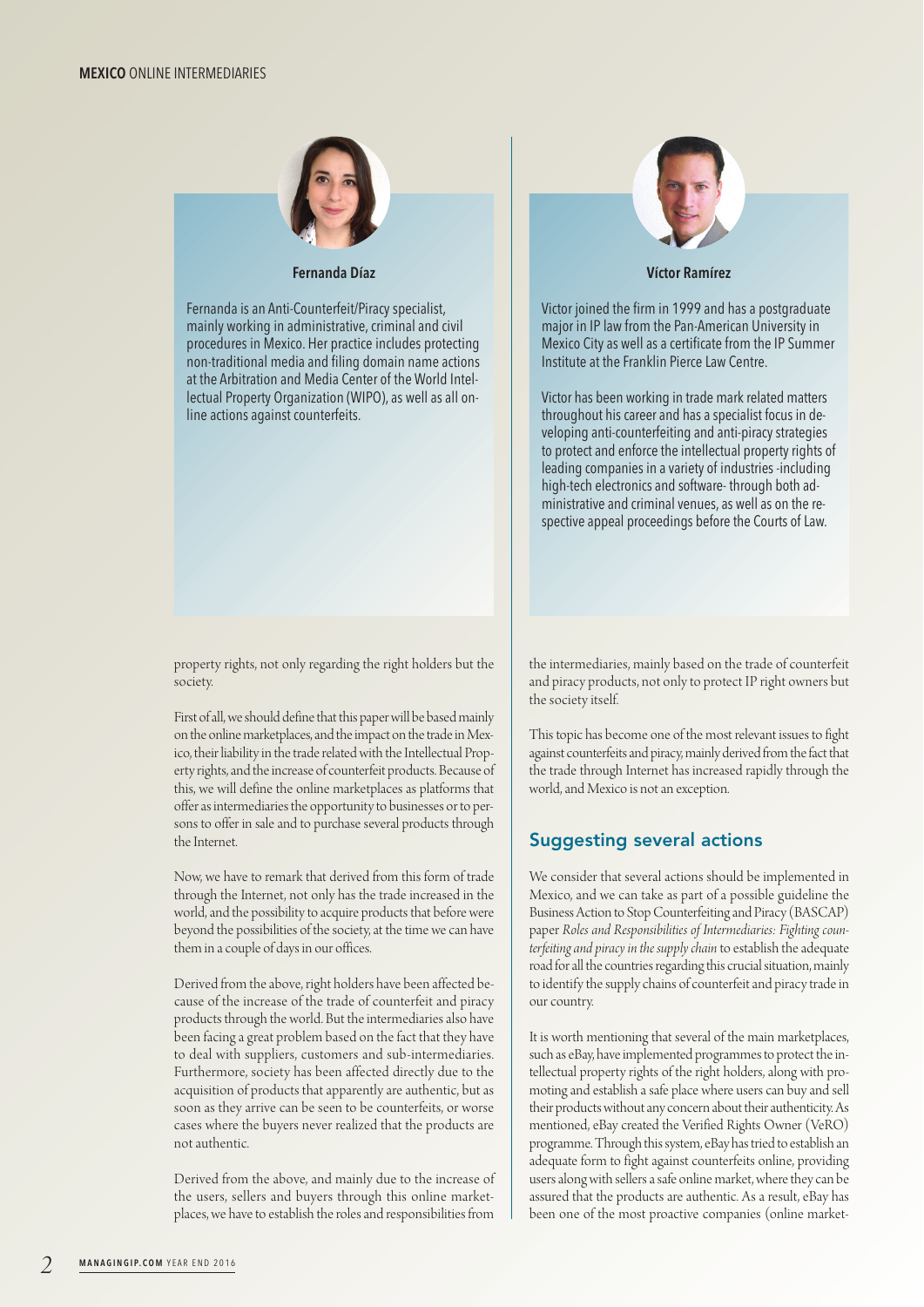places) on this issue. Moreover, they have provided the right owners a safe place to discuss and to work along with them regarding this type of problems.

In addition, MercadoLibre throughout all Latin America has implemented a similar programme, mainly giving the opportunity to users along with the right owners to fight against the counterfeit and piracy products that are being offered through their website. With this we can consider that this type of actions should be implemented in all the market places.

As mentioned, when an internet user starts an account at an online marketplace they are being forced to respect and to comply with all the intellectual property rights. These type of actions should also include that not only the online market places can proceed with the download of the seller or the offer, but with the information where the right holders can track the counterfeiters. With all of these actions, we will be able to identify the supply chain of the illegal products. This will involve several amendments and inclusion on marketplaces as well as IP Laws, of several countries. But as it is established in several papers that associations that protect intellectual property rights through the world have published, this is one of the most important actions that we can implement to stop this situation.

Identifying the supply chain should be the main goal of the right owners, the online marketplaces as well as the society, *Mexico has implemented different intellectual property programs to fight against counterfeit and piracy. Nevertheless, none of these programs included the protection of the intermediaries, marketplaces, auction sites, and so on*

because, even though we implement action to seize products and to initiate legal actions against the importers or the suppliers, we will never be able to stop this illegal actions if we are not able to identify and track down all the participants of the supply chain.

After several years Mexico has implemented different intellectual property programs to fight against counterfeit and piracy. Nevertheless, none of these programs included the protection